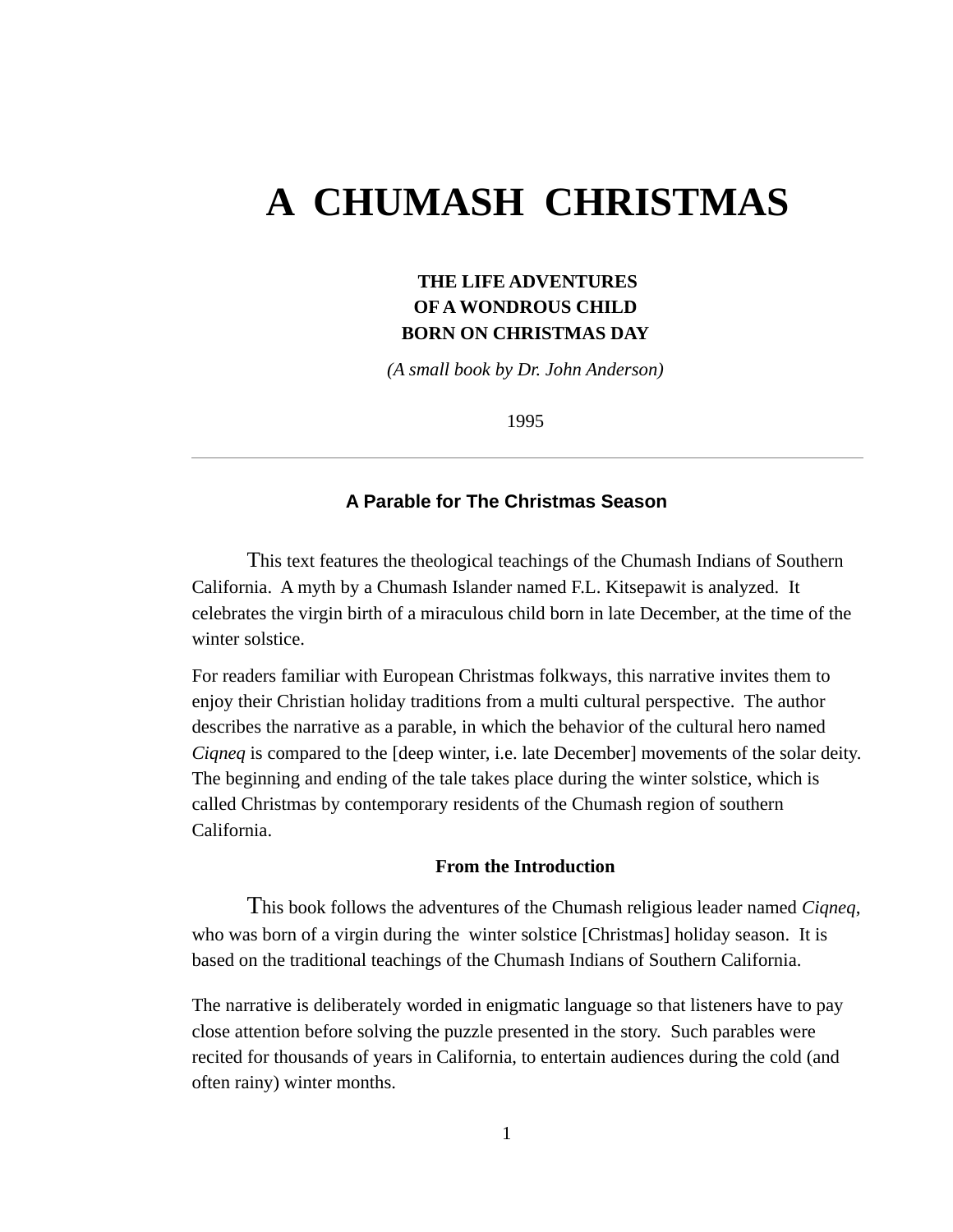I imagine the narrator, F. L. Kitsepawit, explaining how he first heard the story from a respected grandmother, while she entertained a large gathering including her own family members. To the delight of her listeners, she improvised on a traditional plot line, perhaps by reversing its meanings through word-play or mirror imaging. The audience is left uncertain, and welcomes the humorous give-and-take as various persons rise from their seats to offer an interpretation. (J. Anderson, November, 1995)

#### **Further Commentary**

"The opening scene in Kitsepawit's narrative celebrates the virgin birth of a supernatural child. This newborn is called *Ciqneq,* and he grows up to perform miracles and overcome the devil. The parallels between the wondrous achievements of *Ciqneq* and the Christian persona of *Jesus* are obvious throughout the story.

Like *Jesus* the Chumash hero *Ciqneq* is tested in his youth and found to be an extraordinary person. While only a child, *Ciqneq* began using his supernatural powers to cast out devils and cleanse the world. Later he is tested by the devil, who cannot confuse him. By the end of the story *Ciqneq* completes his journey and finds peace again.

Some reader might explain this tale as a 'mission era' allegory, in which a Christian narrator has simply substituted the name *Ciqneq* for *Jesus*. My guess, however, is that this narrative is much more complicated. I identify *Ciqneq* as a traditional cultural hero and propose an astronomical solution to Kitsepawit's riddle. The narrative is organized in such a way, according to this solution, that *Ciqneq's* adventures parallel the annual movements of the sun in the sky. Like most good riddles, however, more than one interpretation is possible. (J. Anderson, November, 1995)

#### **Related Text & Critical Commentary**

Tales For the Christmas Season: Reader's interested in learning more about the Chumash winter solstice traditions, can also look at the link below called *Chumash Christmas 2.* It features a *Tsmuwich* (Barbareno) folk tale by Luisa Nutu. In this narrative, the miraculously conceived cultural hero is named *Tupnek* which means 'a little child'. The second narrative in this text is from the Mohave Indians, who traded with the Mountain Chumash through the Tejon pass.

Onokok Qilikutayiwit: Onokok is the granddaughter of M.S. Qilikutyaiwit, a leading Chumash historian who is best known by her Spanish name Maria Solares. Onokok is a *Samala* (Inezeno) Chumash and the director of the Inezeno Chumash Revitalization Project.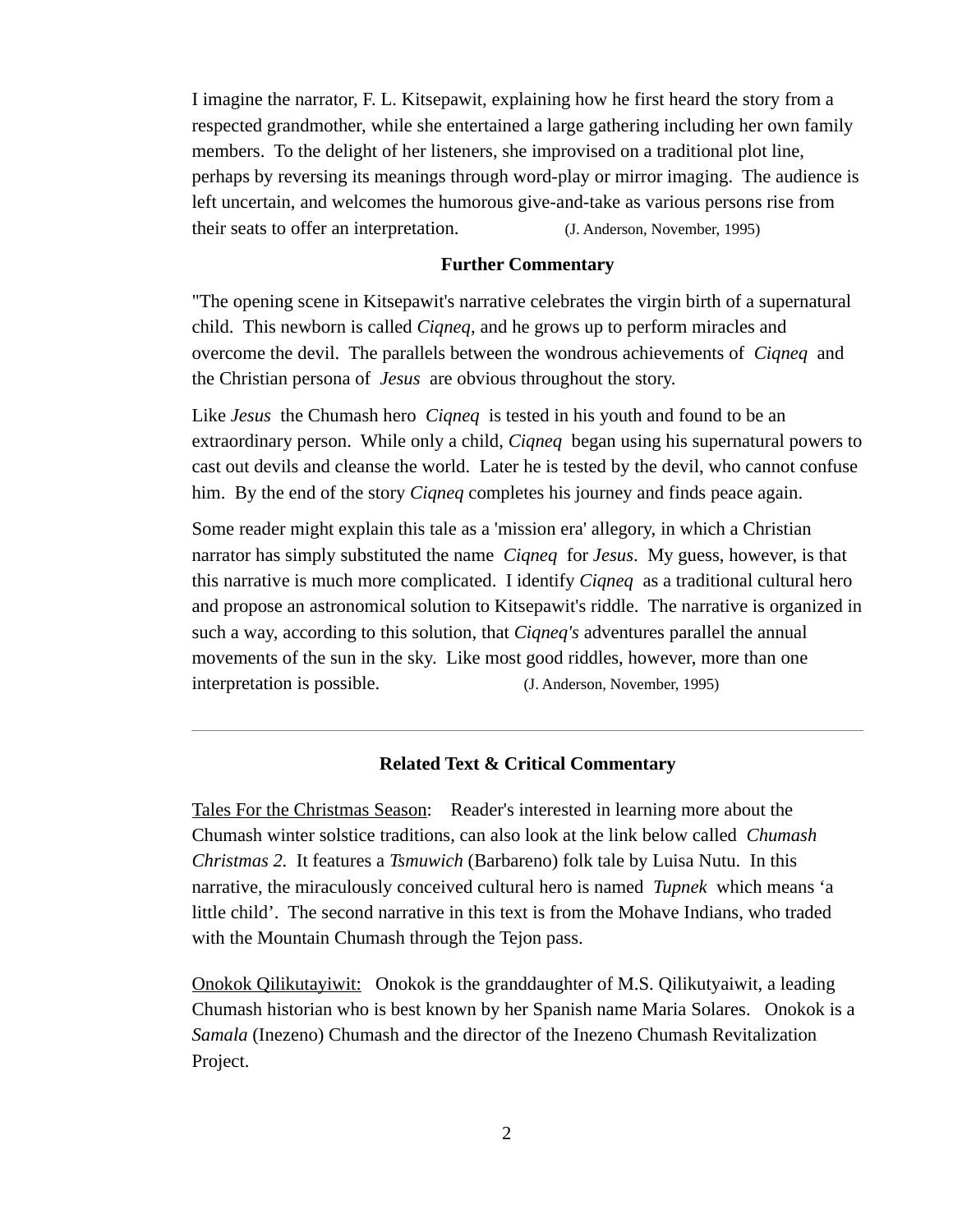Onokok emailed me to say that some of the titles of my web pages "made me cringe." One of these cringing titles was this web page on a Chumash Christmas. She wrote: Those stories [from her ancestors] have passed down through many generations orally, and never has the content or meaning been misconstrued until the last thirty years or so. You see [they have not been misconstrued before that] because they have been passed the way they have been [originally told]. That is what has kept them alive, kept us alive, kept us with an understanding of who we are and what we are supposed to do and say and feel.

When you twist them, to make them user friendly, what do you think you are doing? Those stories are for our teachings. And we understand them. We don't need translations; it wasn't meant for anyone else to understand, but us... All we have left as Indian people is what could be told orally. Please don't white-wash it.

For example- if a Chumash person was trying to find more out about who they were and looked at your page, they would come to believe we celebrate X-mas or Halloween. They wouldn't be learning the real reasons why these stories are told. They would settle for something they read instead of seeking out a Chumash person to find out the real stuff. People believe in what people write, especially authors with degrees. There is a whole other world, separate from that which is written about us. I mean this on a spiritual level..." (December 31, 1998, email)

Response: Onokok has made some good points here, and she is not the first Chumash person to contact me to discuss these and related matters.

One of the problems in trying to resolve this type of criticism is that the focus of most of my books is on a non-Indian readership. The books with Chumash themes are meant to speak to people who have little, and often virtually no, background information about the Chumash. Yet they are interested in learning more, and are willing to overcome the prejudices embodied in the curriculum of California schools for many generations.

Given the fact that most of us who went to high school and college in California were taught that the Chumash were extinct, very often we have shown indifference to their culture out of programmed ignorance. But times are changing, and I get letters and emails from non-Chumash who feel they need some interpretative help in understanding the old songs, poems, folk tales, speeches, and histories written down by anthropologists and other scholars who have worked with the Chumash. Hopefully, my writing provide some help.

The problem goes deeper. Onokok speaks with great sensitivity of the importance of accurate preservation of the Chumash oral heritage. And, as she points out, growing up in a Chumash family gives her and others like her a unique insight into her ancestral